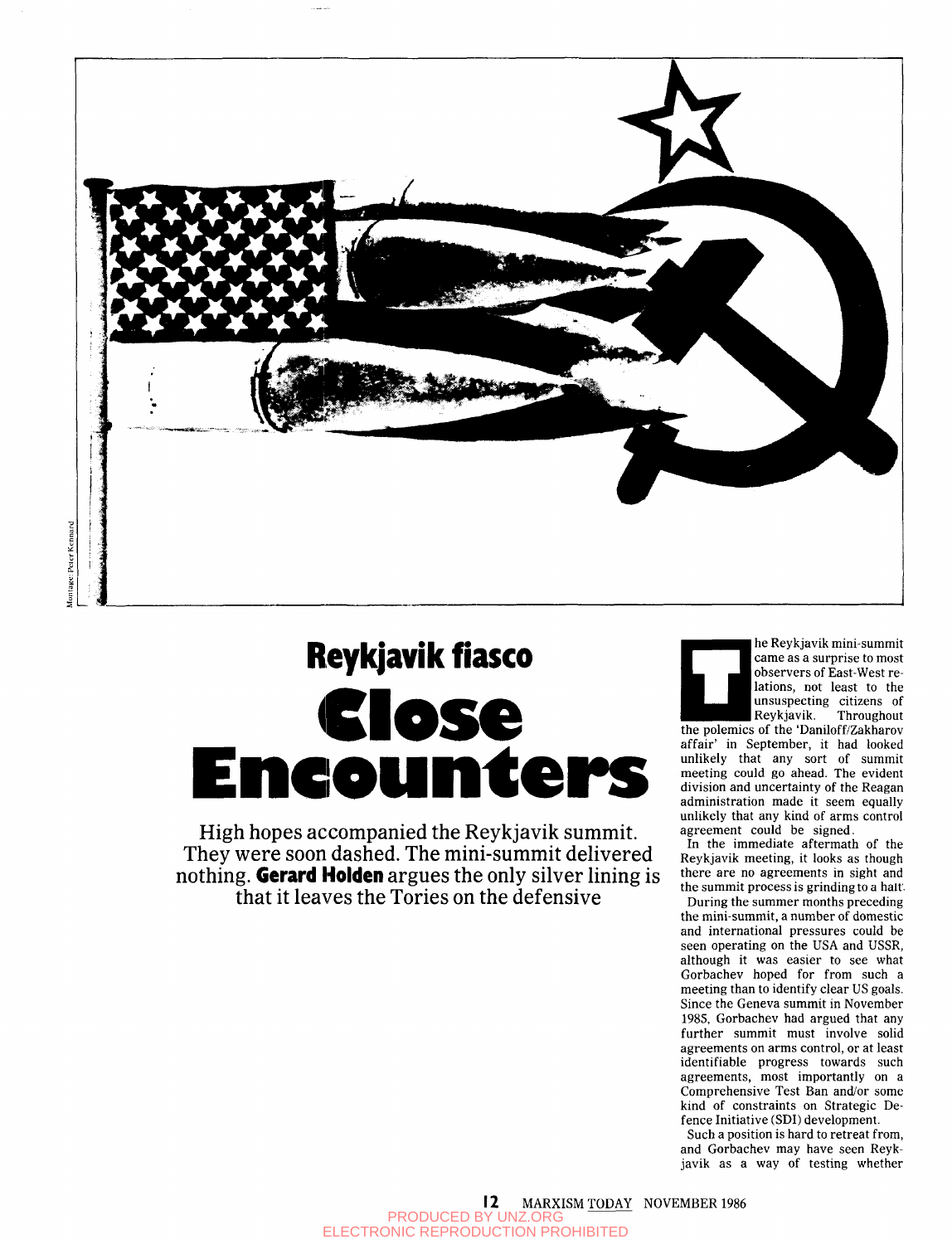Reagan would really compromise on any central arms control issue. If so, the summit process could go ahead; if not, Gorbachev could avoid the embarrassment of returning empty-handed from a full summit, and could argue more convincingly that he had done his best but the US could not be budged.

## **Gorbachev's handling of Soviet foreign**

since mid-1985 has been significantly more flexible and imaginative than his immediate predecessors. He has injected a new note of urgency into Soviet calls for restraining the arms race, and this has tended to convince middle opinion in the West, at least in Europe. The unilateral nuclear testing moratorium (announced in July 1985) and a number of subsequent proposals, including the January 1986 long-term disarmament plan, have been combined with more energetic presentation of policy (and smart PR gambits like sending Raisa Gorbachev to Iceland while Nancy Reagan languished at home). In addition, more attention has been paid to relations with Western Europe, Japan and China, than was the case under Brezhnev.

Although NATO likes to make charges of Soviet 'wedge-driving' between Western Europe and the USA, it is western Europe and the USA, it is rairly clear that Soviet policy is primarily almed at bringing pressure to Dear on the USA through the medium of<br>Western European governments. There Western European governments. There has been widespread acceptance of the argument that Gorbachev needs a stable international situation and arms control agreements to release resources for the civilian economy, although this is a more complex question than is sometimes suggested. Medium and long-term developments like avoiding excessive expenditure on a Soviet response to SDI are of more economic importance than short-term arms control, and Gorbachev certainly does not believe that a reduction in defence spending would be *sufficient* to revitalise the Soviet economy as a whole  $-$  but the economic issue is certainly important.

## **Gorbachev also needed Reykjavik to** con-

vince domestic audiences that his conciliatory policy towards the West had borne some fruit. In a number of recent speeches, he had complained about the slow pace of implementation of his domestic policy initiatives, and it would be reasonable to assume that a success in foreign policy would have given him increased authority and room for manoeuvre domestically.

There have also been indications of unhappiness among the Soviet military with his foreign policy. As long ago as May, the Soviet Chief of Staff, Marshal Akhromeyev, spoke at a press conference of the 'moral-political' advantage which the USSR had gained from its unilateral test moratorium; his words seemed to be chosen to stress military support for party policy, but did not rule out the possibility of military disquiet over the purely military aspects of the policy, and so could also have served as a veiled reminder that the 'moral-political' advantage would need to be turned into a more tangible result. More recently, several respected Western sovietologists have picked up further rumblings of unease among the military, and after the impasse at Reykjavik, Gorbachev will have problems waiting for him at home,

y way of contrast, Reagan seemed almost to blunder into accepting Gorbachev's D suggestion of the minisummit. In the summer and early autumn, the administration came under pressure from Congress on a number of issues including spending on SDI and strategic weapons, nuclear testing, and eventually South African sanctions, where a presidential veto was overridden. It would be a mistake to interpret these events as indicating a fundamental shift in US foreign policy, but it was at least clear that Reagan could not take congressional support for granted, and Gorbachev's hopes of pressurising Reagan on SDI and testing were not total miscalculations. With mid-term elections in November, Congress and the public did seem to be demanding at least a show of conciliation from Reagan.

**It is often argued that a right-wing**  president (Nixon being the prime example) can negotiate with the USSR more flexibly than would be possible for a liberal Democrat, but Reagan also has to guard himself against attacks from the Right. Here is the conservative columnist George Will, writing in the *Washington Post* in between the Daniloff-Zakharov 'trade' and the minisummit itself: 'Ronald Reagan wants a summit in order to practice therapeutic policy. Mikhail Gorbachev wants a summit because he dines on people who think like that.' Reagan's personal popularity means that he could probably outflank such criticism if he really wanted agreements with Gorbachev. The likely opposition from the most hawkish elements *within* his administration, notably the arms control critics Richard Perle and Caspar Weinberger, would be more difficult to deal with.

It was to counter such criticism from the Right that Reagan spoke in the week before Reykhavik of the need to place human rights and 'regional issues' like Afghanistan on the agenda, in the full knowledge that not only was this not the Soviet agenda, but that there was little chance of substantive agreement between the sides on these agreement between the sides on these existently more confident that it can evidently more confident that it can give as good as it gets in a battle of denunciations over human rights, although the release this year of Anatoly Shcharansky, Yuri Orlov, and Irina Ratushinskaya has, if anything, weakened the Soviet argument that no 'linkage' should be made between<br>human rights and other questions.

**\*Reagan seemed almost to blunder into accepting Gorbachev's suggestion of the minisummit\*** 



**Since March I98S, revived US-Soviet**  negotiations have been conducted in a joint 'Nuclear and Space Talks' forum in Geneva. The central issues have been the US Strategic Defence Initiative (SDI) and the related questions of the ABM (Anti-Ballistic Missile) Treaty and a Comprehensive Test Ban (CTB).

The 1972 ABM Treaty prohibits any extensive development of the kind of anti-missile defences envisaged in Reagan's Strategic Defence Initiative. Since the likely response of the USSR to SDI would be to increase the number and sophistication of its strategic nuclear weapons, it has become clear that no agreement to cut these weapons on either side is likely unless the US agrees to place limitations on its SDI research and development.

US reluctance to join the Soviet moratorium on nuclear testing is also related to SDI. Behind the reasons given publicly by the USA - first that a test ban would be unverifiable, and later that continued testing was needed to keep the nuclear stockpile usable has been a desire to test 'thirdgeneration' nuclear weapons involving directed nuclear energy, and to develop specific applications of this research which would be involved in SDI.

The USSR's arms control diplomacy during 1986 has focused on the need to restrain SDI and achieve a ban on testing, which are essentially strategic issues between the two major powers, though with implications for Europe. On the American side, there was some evidence of flexibility on limited forms of agreement at the European level. In September, an agreement was reached in the Stockholm Conference on Disarmament in Europe forum on notification and observation of military manoeuvres, and at the same time reports emerged that the Soviet and US positions on Intermediate Nuclear Forces (cruise, Pershing II, and SS-20s) were moving closer together.

## **The Stockholm agreement, while limited,**

was at least an agreement, but the prospects of agreement on SDI and strategic weapons have never looked good, and now look worse after Reykjavik. It seems extremely unlikely that the US will change its position on nuclear testing.

nuclear testing.<br>
he pre-Reykjavik positions of<br>
the two sides on SDI involved<br>
suggestions for mutual com-<br>
mitments not to withdraw<br>
from the ABM Treaty for a set period, he pre-Reykjavik positions of the two sides on SDI involved suggestions for mutual commitments not to withdraw thus possibly restraining the development of SDI. The Reagan administration seemed reluctant to concede any agreement which would place any effective constraints on the programme, and it was hard to see the USSR signing any essentially cosmetic agreement which fell short of doing this. (The USSR knows that SDI as described by Reagan won't work, but there is still a fear of the unpredictable military consequences of a massive research programme.)

13 MARXISM TODAY NOVEMBER 1986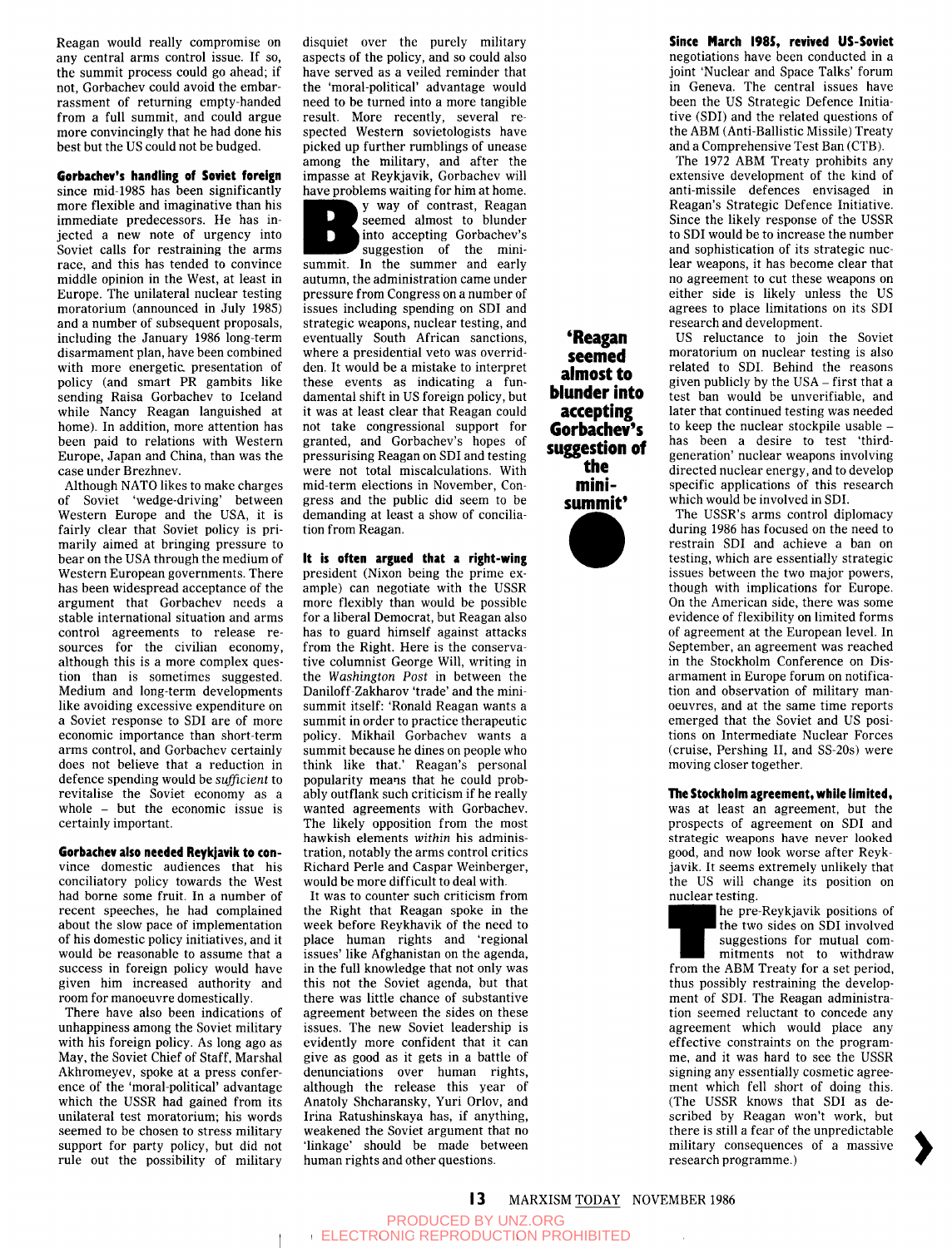

Politics, fashion, sport, music, travel, careers, welfare, news, media, art, health, food, fiction, poetry, opinions, access, excitement, outrage, entertainment.



## **Fairly Serious Monthly BUY IT. READ IT. WRITE IT.**

On sale nationwide, spring '87

## **Talking Sanity** Getting rid of the British Bomb

How will Britain get rid of its nuclear weapons? Will an anti-nuclear government get international support for its policies? Will the civil service and the military put obstacles in its way? How can we ensure that election promises are kept?

With a General Election on the way, Sanity magazine is sponsoring a series of four public meetings to talk about these issues. The emphasis will be on discussion.

Space is limited - so book now!

### Monday October 27th Going it alone? The international dimension Jonathan Steele from the Guardian, CND vice-Chair Dan Smith and George Robertson MP join CND General Secretary Meg Bereslord Tuesday November 11th No Minister? Clive Ponting, Joan Ruddock: and Scilla McLean trom the Oxford Research Group Monday November 24th The peace movement and a disarming government Bruce Kent, Clare Short MP, Bea Campbell and Elena Lieven Monday 8th December

A disarming Britain? Jim Wallace MP, Mary Kaldor of END join CND's parliamentary worker Marjorie Thompson

The meetings will take place at the Council Chamber, Camden Town Hall, Euston Road, London NW1. Doors open 7.00pm. Meeting 7.30 - 9.30pm. Tickets £5.00 for four sessions, or £1.50 a session, unwaged half price are available from Colin James, CND, 22-24 Underwood Street, London N1 7JG.<br>Cheques payable to CND Publications. Creche available - please let us know in advance

Wheelchair access also available



MARXISM TODAY NOVEMBER 1986  $\overline{14}$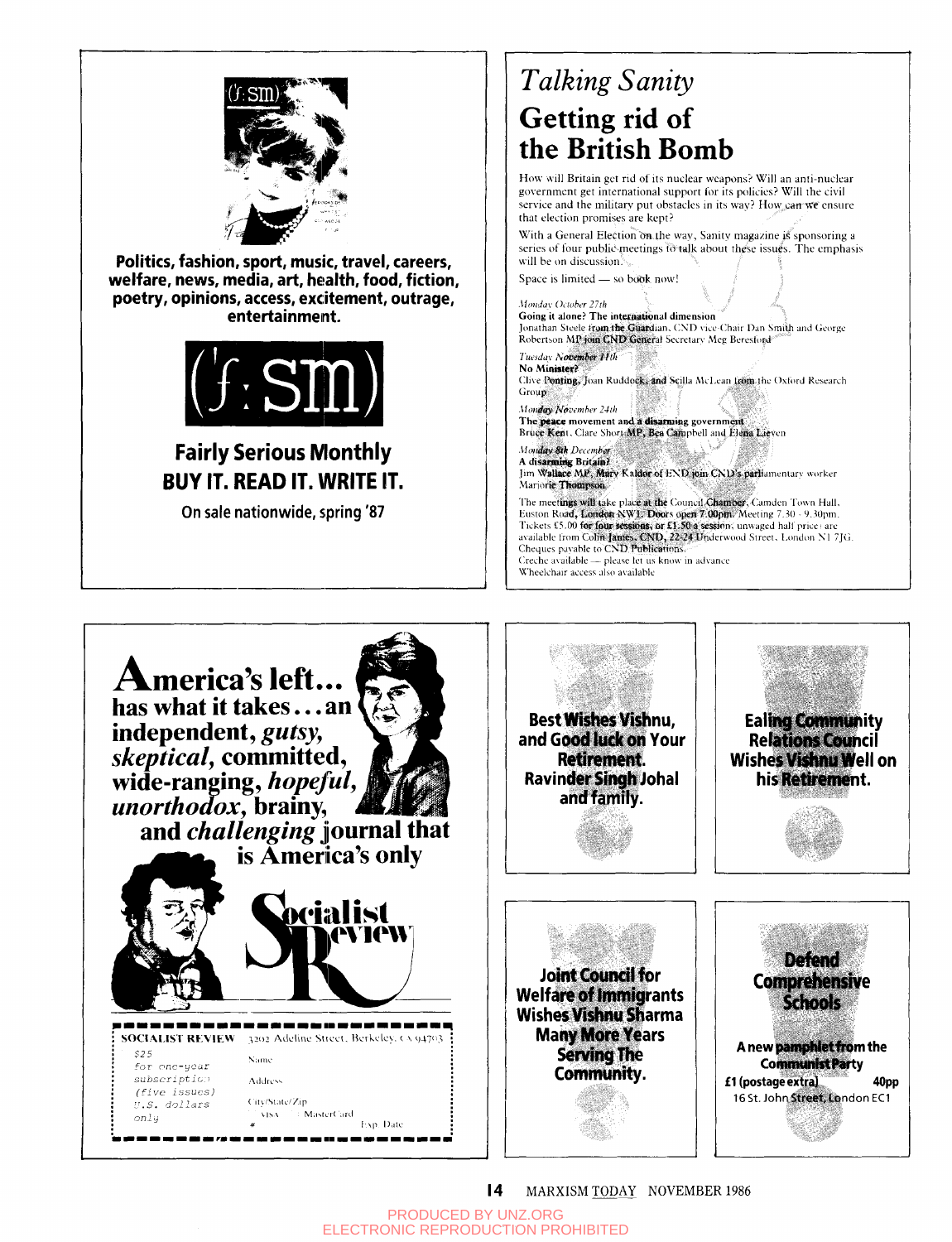

The prospect of a 'grand compromise', trading SDI development for large cuts in strategic missiles, had been welcomed by US arms control advocates outside the administration. The USSR seems to have made this kind of offer, including a tightening of the ABM Treaty, during the Reykjavik meeting itself, and the breakdown of the meeting came over this point. Reagan seems to have offered deep missile cuts (according to Shultz, total elimination) and a 10-year extension of the ABM Treaty, but to have insisted on a 'broad' interpretation of the treaty, which would have made such a commitment of little value.

Reagan's personal commitment to SDI. and the impossibility of shifting his administration's hardliners on the issue, probably made this outcome inevitable. From the Soviet point of view, the most optimistic calculation now may be that Reagan's successor will be unable to sustain the necessary political and economic support to continue with SDI.

**in the run-up to Reykjavik, the US** administration appeared less rigid on nuclear weapons in Europe, and was widely considered to be prepared for an agreement in this area. Gorbachev had in fact made it very difficult for the US not to admit the possibility of agreement, since during 1986 he made several adjustments to the Soviet negotiating position on Intermediate Nuclear Forces (INF). The USSR first accepted that an INF agreement was possible without agreement on SDI, then that INF weapons should not be included in the 'strategic' balance, and then lifted its earlier stipulation that British and French nuclear forces would need to be frozen before any INF deal could be agreed. In return, the US proposed a cut to 100 INF warheads on either side, and a compromise deal was confidently predicted before the Reykjavik meeting.

In the event, it seems to have fallen victim to the central breakdown over SDI, although it is not clear whether the USSR reversed its earlier position on separating INF from SDI negotiations (perhaps an exercise in summit brinkmanship), or the deal proved impossible for other reasons.



mansinp), or the deal proved impossi-<br>ble for other reasons.<br>the time of writing, this is<br>one of the oddest aspects of<br>the Reykjavik events – did<br>Gorbachev suddenly re-<br>verse a policy on INF which he had t the time of writing, this is one of the oddest aspects of the Reykjavik events - did Gorbachev suddenly re-

taken great pains to develop? Or was there some kind of US disinformation campaign, with the stories about a likely INF deal being leaked when it was in fact far from completion, in order to discredit Gorbachev when the summit collapsed? Early reports were contradictory, but it did not look as though there had simply been a failure to agree on numbers of warheads.

The question also arises of why the Reagan administration might have shown more flexibility on the European

**\*Smart PR gambits like sending Raisa Gorbachev to Iceland while Nancy Reagan languished at home'** 



issues than on strategic weapons and SDI. One possibility is that an INF deal looked like a good way of strengthening the credibility of West European Atlanticist governments and of multilateral disarmament, at a time when opposition parties like the West German SPD and the British Labour Party were consolidating defence policies which would, to varying degrees, certainly cause tensions within NATO if put into practice.

The State Department may possess enough sophistication to try this strategy, although Perle and Weinberger have recently shown that the Pentagon has more straightforward ways of approaching the problem of recalcitrant Europeans. Perhaps an equally likely explanation is that minor concessions in Europe were the maximum on which the factions of the administration could all agree, since even Perle has never been particularly concerned about Euromissiles and always recognised their political rather than military significance.

**How will the Reykjavik communication**  breakdown affect the British debate on defence and disarmament? One could argue that now no agreement seems possible in the short term, the unilateralist peace movement and the Labour Party will be in a relatively straightforward position: multilateralism again looks a sham, as the peace movement has often argued, with the US bearing the brunt of the blame.

The last point is likely to be accepted by many European commentators pre-Reykjavik coverage by sources like the *Observer. Financial Times,* and *Panorama* suggested this very strongly. (In this sense, a significant part of Gorbachev's foreign policy, the desire to convince Western Europe of Soviet sincerity on arms control, has already succeeded.)

It is quite possible that in these circumstances, nuclear unilateralism could gain Labour more votes than it loses, if we set aside for a moment the question of Labour's ability to present the policy coherently.

If some kind of Euromissile deal can eventually be rescued from the collapse of the mini-summit, the position may become more complicated. Labour could argue that pressure from below has forced the US and USSR into an agreement, and this should be taken as a starting-point for further reductions in nuclear forces. However, it is not clear that Labour would be able to make this argument stick, and Thatcher's speech at the Bournemouth Tory conference has already indicated that she at least is convinced that Labour is as vulnerable on defence as in 1983.

In the event of an agreement. Labour would have had to deal with a counterargument on these lines: multilateralism has worked, the original 1979 NATO dual-track decision to deploy new weapons and negotiate at the same time has been proved to be the correct approach, the USSR is not unilateralist and Labour should not rock the boat. Although the possibility now seems to have evaporated. Labour and the peace movement might have been left in a difficult position by an agreement which left a token number of cruise missiles at Greenham. This underlines the importance for Labour of developing its non-nuclear strategy in a way which will not be too vulnerable to fluctuations in US-Soviet relations.

#### **There would have been nothing** particu-

larly surprising about Soviet participation in such an agreement involving cruise, since the January 1986 Gorbachev proposals and his subsequent diplomacy have themselves been of a 'dual-track' nature. As well as the sweeping proposals for a nuclear-free world, which echo peace movement demands and suggest a more ambitious agenda than traditional 'arms control', Gorbachev's proposals have always contained elements designed to appeal to centrist European Atlanticists. The aim has been to establish as wide a range of support as possible, and thereby put the maximum pressure on the US leadership. One only has to recall David Owen's enthusiastic response to Gorbachev's January 1986 proposals to appreciate they were not aimed exclusively at unilateralist peace movements. Whether or not one takes literally the Soviet commitment to a nuclear-free world by the year 2000, in proctice the situation has been  $2000$ , in practice the situation has been such that this 'utopianism' has always been likely to give way to the more limited arms control aspects of Gorbachev's proposals.

bachev's proposals.<br>
he silver lining of the Reyk-<br>
javik events may be that the<br>
peace movement is not faced<br>
with the problems of demobi-<br>
lisation which might have resulted he silver lining of the Reykjavik events may be that the peace movement is not faced with the problems of demobi-

from a partial agreement. In that sense, Reagan may have done Labour and CND a favour in the short term, by identifying his own stubbornness over SDI as the prime reason for the failure of the meeting. Gorbachev now has the problem that Reagan's unreasonableness has been made all the more obvious, but Soviet policy has not produced any concrete results. Furthermore, if there was indeed a retreat from the earlier Soviet position on the INF issue, Gorbachev has for the first time looked uncertain in his handling of policy towards Western Europe.

Even so. West European NATO governments will now be on the defensive over US policy. Reagan and Shultz will doubtless try to argue that since the threat of SDI has such a powerful effect on the USSR, the programme should be continued and adequately funded. Whether Congress will fall for this is another matter - since the administration hasn't actually got any *agreements* out of the Soviet side, it is a thin line of defence. Never has 'bargaining from strength' looked such a hypocritical strategy.  $\bullet$ 

**15** MARXISM TODAY NOVEMBER 1986